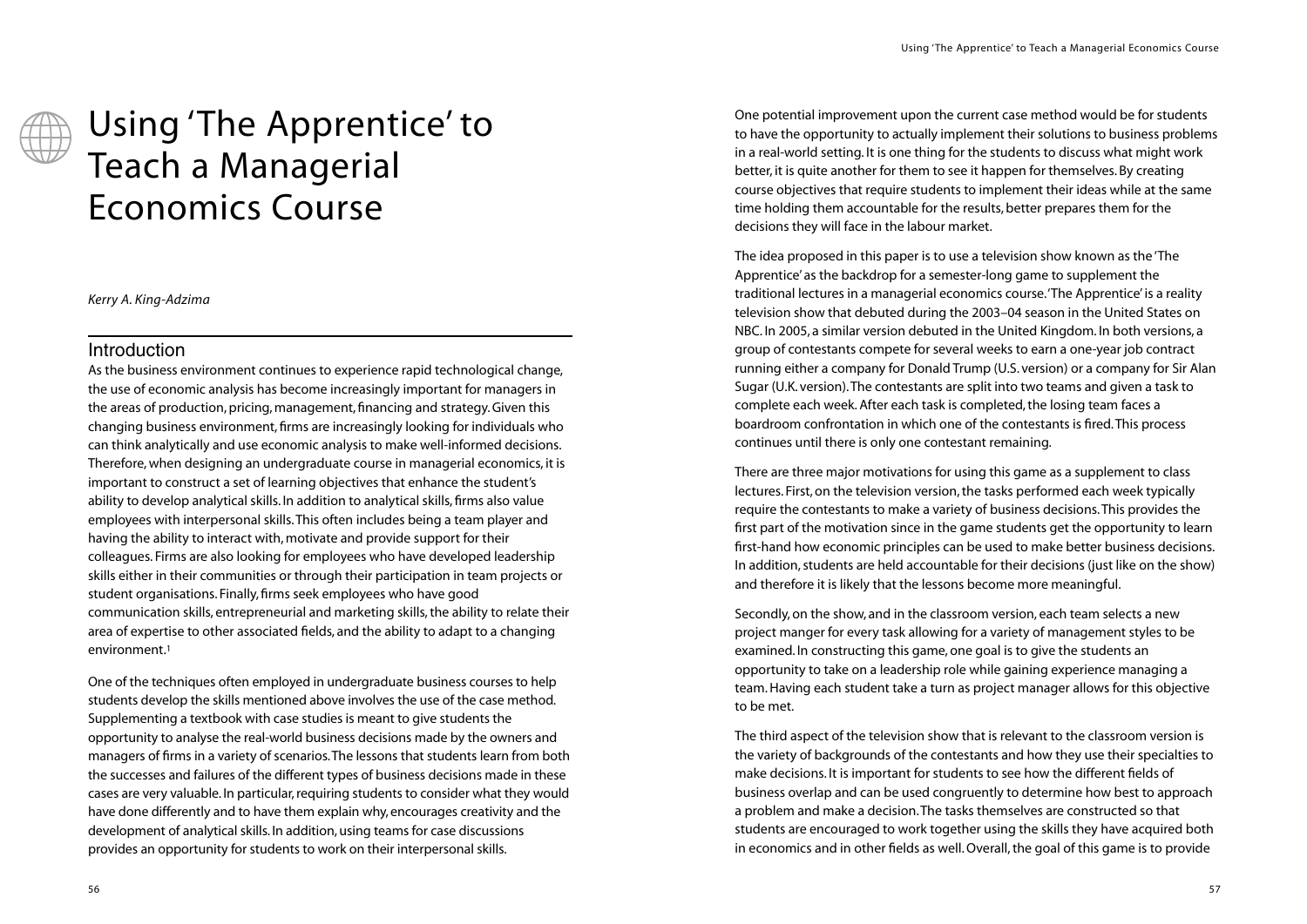an opportunity for students to gain experience in making real-world business decisions by engaging them in a hands-on learning activity.

# Brief review of active learning

An extensive list of articles in the education literature focuses on ideas for enhancing student learning in the classroom. One of the most influential ideas addressing this issue over the past couple of decades seems to be centered on the concept of active learning (also known as experiential learning or situational learning).Those in favour of active learning claim that it improves both the performance and the satisfaction of those students who are exposed to the concept (Bonwell and Eisen 1991; Salemi, Saunders and Walstad 1996).

Hansen (1986, 2001) is well known for articulating the proficiencies we should expect economics majors to have mastered upon graduation.These skills include the ability to gain access to existing knowledge, display command of existing knowledge, interpret knowledge, interpret and manipulate economic data, apply knowledge to explore issues, and create new knowledge. It is important to note that the list he generated moves from lower to higher levels of cognitive thinking as was first discussed by Bloom (Bloom *et al*., 1956). It is the last three proficiencies that seem to be well-suited for the active learning methodology. As Salemi (2002) points out, the higher level cognitive proficiencies require practice, which in turn require students to do economics, rather than just sitting passively and absorbing information from a lecture. In addition, Siegfried *et al.* (1991) stress the importance of helping students understand what it means to'think like an economist'. Students can only learn to think like an economist by actively applying their knowledge to problems that require critical thinking, in other words, by 'doing economics'.

There are many examples in the literature of active learning techniques that have been employed successfully in the classroom. For example, Marks and Rukstad (1996) have had success using the case method, Frank (1998) finds that in-class debates make discussion more interesting, Johnston *et al*.(2000) have seen positive results with group problem-solving activities, and Gremmen and Potters (1997) suggest that students who are exposed to experimental games learn more as a result.

Dorestani (2005: 2) states that 'active learning takes place when students are doing more than just listening2' . Many researchers have found that active learning is more effective than the usual 'chalk and talk' type lectures that are still common today (Becker 1997; Becker and Watts 2001). Some of the most compelling arguments come from Philips (1984) who claims that we remember only '10 percent of what we hear, 15 percent of what we see, 25 percent of what we see and hear, 60 percent

of what we do, 80 percent of what we do with reflection and 90 percent of what we teach'. Hawtrey (2007: 145) who refers to this teaching methodology as experiential learning, says that 'students remember only a fraction of what they hear but a majority of what they actively do<sup>3'</sup>. According to the experiential learning methodology, real learning occurs when students have the opportunity to apply concepts to different situations and experience the issues first hand.

Given the success of active learning techniques and the numerous articles that point to this methodology as a means for improving student's analytical skills, I find it imperative to develop a way to integrate these ideas into the classroom. My concept for using 'The Apprentice' attempts to capture all of the proficiencies described by Hansen (2001), as well as many of the other important skills that can be developed when using active learning methods.Through a variety of different tasks, students are given the opportunity to reach higher levels of cognitive learning through their participation in the game. Students will experience what it is like to make business decisions first hand and will hopefully gain knowledge and skills that they can apply long after leaving the classroom.

# Instructions for playing the game

One of the first things to consider when developing this game is the background of the students in the class.The prerequisites of this course almost always include introductory microeconomics and sometimes even include intermediate microeconomics and business calculus. In my experience, there are typically a handful of economics majors who have had all of the afore-mentioned prerequisites plus additional courses such as econometrics or business forecasting. However, the majority of the class usually consists of students majoring in other business-related fields such as accounting, finance, marketing, international business or business administration.These students normally have only had introductory microeconomics which should be taken into consideration when putting together the teams for the first round of the game.

Using 'The Apprentice' as a guideline, the game begins by dividing the students into teams. In my experience, it is better for the instructor to determine the teams after obtaining some background information from the students.4 The number of teams depends on the total enrollment in the course. Ideally, each team should consist of no more than five students and the instructor should reserve the right to change the teams whenever it is deemed necessary.The current structure of the game is feasible for up to 40 students. Larger classes would work as well, although it is recommended that any presentations associated with the tasks be eliminated or reduced in length for classes with more than six teams.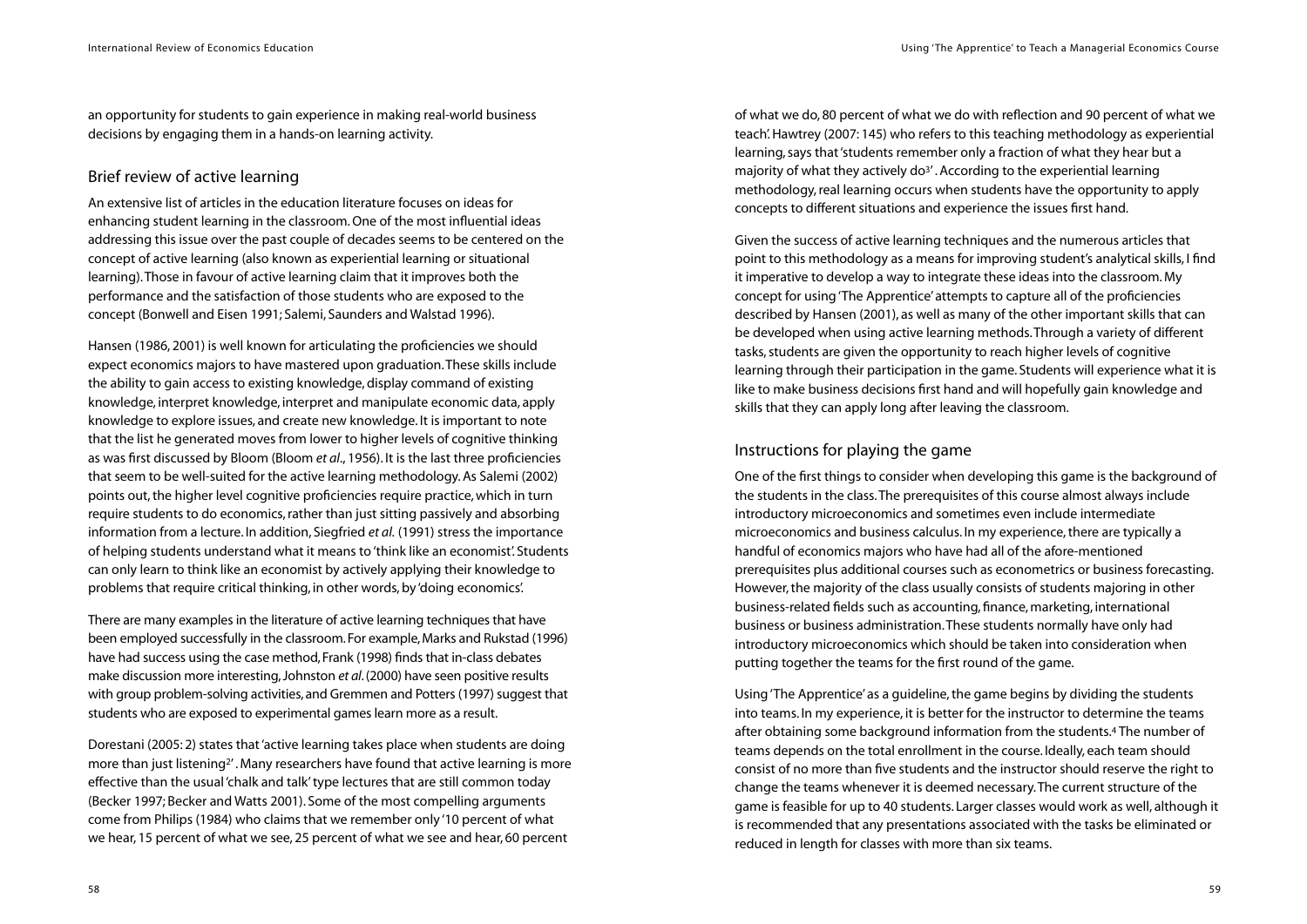The total number of tasks can vary but it is recommended that there be at least four different activities. Once a task is distributed, students are given up to one class period to begin working and then 2–3 weeks to work together outside of class to complete it. Each task typically includes some sort of presentation or final activity which should be completed during class time whenever possible. For each task, the teams elect a project manager with the stipulation that everyone takes a turn if possible. At the end of each task there is a declared winner based on the specific rules for each activity. In some cases, it works well to bring in outside judges (colleagues) to determine a winner. In other instances, the instructor determines the winning team.

In the subsequent class period following the completion of a task, all teams participate in a boardroom discussion where students are given the opportunity to voice the problems they encountered and reflect upon what they have learned. After about 45 minutes of discussion, each student on the losing teams is asked to choose two members of their team to be fired. It is recommended that this be done anonymously as personal feelings tend to become an issue otherwise.

Once the votes have been counted, new teams are formed.The instructor has the option of either randomly assigning students to new teams, or using the 'votes to be fired' as a basis. Only the winning team remains intact. At the end of the semester, after all tasks have been completed, the four students with the least amount of votes compete head to head in one final task. Each finalist forms their own team from the remaining students in the class.The winner is crowned 'The Apprentice' with the prize for the winner to be determined by the instructor.5

In order to encourage reflection upon what is learned from each task, students are given a set of questions both before and after the completion of each activity. After the task, it is beneficial to have some of these questions being more general in nature and they should stay the same for each task. For example, who was the weakest (strongest) member and why, how well did the project manager 'manage' the team, what types of decisions did you face, how did you reach an agreement, what was your contribution to the task and so on? By having students answer the same questions, it allows them to better analyse good and bad decisions throughout the game. In addition, a set of task specific questions can be handed out before the task (i.e. along with the description of the task) that students will provide written responses to after the completion of the task.These questions are intended to encourage the application of economic principles and to help students relate the activity to class material.These questions should be more analytical in nature to help students focus on how managers use economics to address a variety of business decisions.5 Examples of both types of questions can be found in the Appendix.

Once students turn in their reflection questions the instructor can analyse the responses and prepare for the boardroom discussion. As mentioned previously, this discussion should take place in the following class period and is meant to help students relate their real-world experiences to what they have learned in the classroom.

# Potential tasks

#### *Selling Lemonade*

The first potential task I will describe is very similar to the first episode on Season 1 of 'The (U.S.) Apprentice'. Although very simple, this task covers a variety of different economic principles. In this task, the teams are given a specified budget (between \$10 and \$20) and are asked to sell lemonade on campus during one of the class sessions. Although it would be preferable to have at least two hours to sell the lemonade, one hour is sufficient.The winning team is the one that makes the most profit with all proceeds going to charity.

In the description of the task, a list of questions is included for the students to consider in order to encourage the application of economic principles.These questions are then discussed in the boardroom after the students have turned in their written responses. Some example questions include:

- Which determinants of demand will most likely have an impact on your ability to sell lemonade and how do you plan to address these issues?
- What is the price elasticity of demand for the soft drink industry? How do you think this relates to the price elasticity of demand for your product? Discuss how you can use this information when determining the price for your product.
- Which market structure most accurately reflects the business you are being asked to create? How will this impact your pricing strategy?
- Do you think engaging in price discrimination is a good pricing strategy given the market conditions you face? Why or why not?
- What factors are important when determining the location of your business?

In addition to the questions mentioned above, there are a number of business decisions that need to be made throughout the completion of this task that also encourage students to apply economic principles. For example, since teams are expected to work within a budget, it is useful to require students to create a spreadsheet that lists all of their fixed and variable costs which they can then use to calculate profit. It is recommended that the instructor provide some basic cost information for the inputs that are used during this task. For example, allow each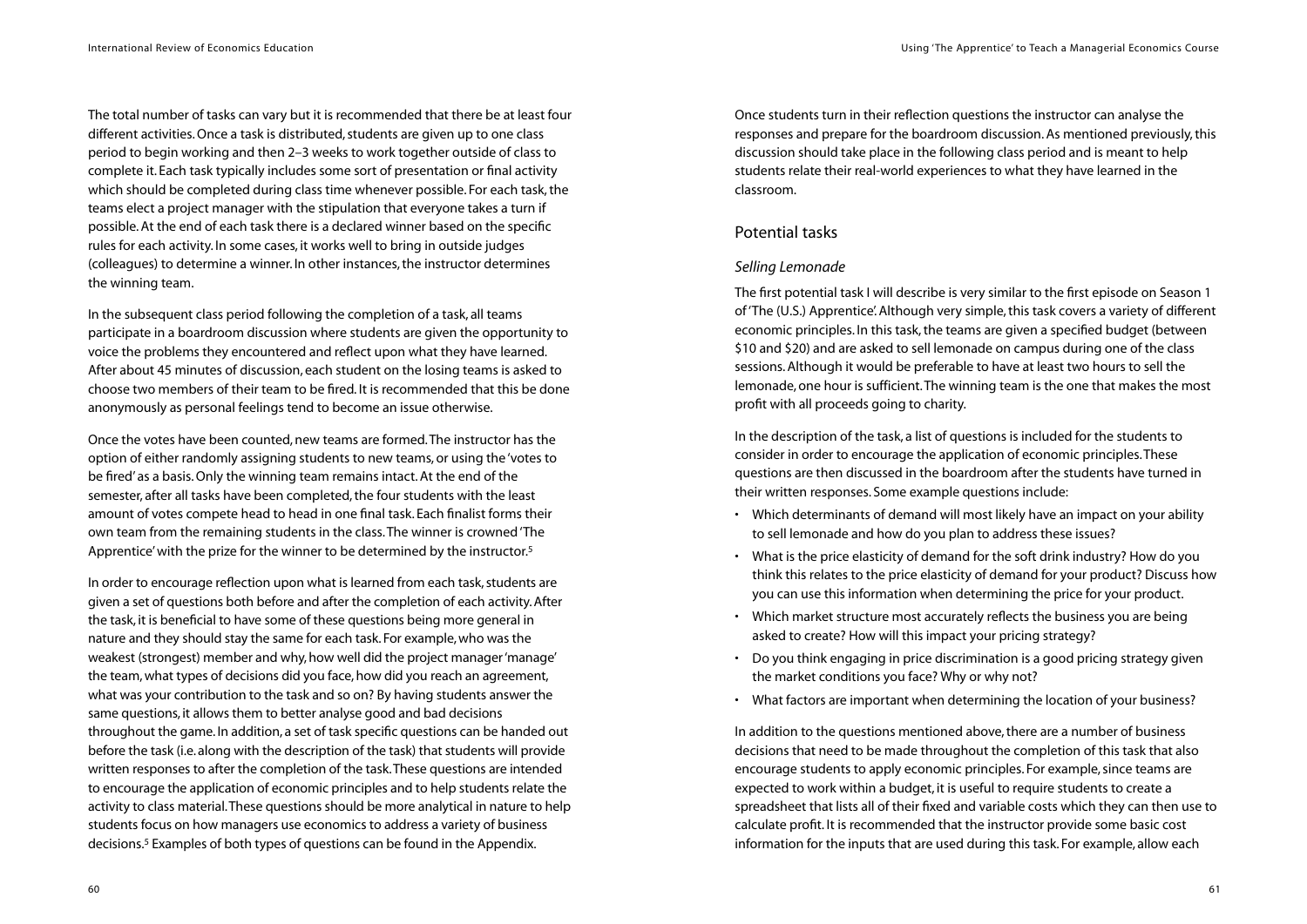worker to receive a wage of \$2 for every 15-minute interval to encourage students to think about variable costs and the optimal number of people to employ during the task. In addition, the instructor can specify rental charges (by the hour) for items that are typically donated for use such as tables (\$1), chairs (\$0.25), coolers (\$1) and pitchers (\$0.50). Other supplies such as lemons, drink mixes, cups and ice should all be tracked by receipt and included in the spreadsheet calculations.

In addition to determining price and considering costs, teams are also encouraged to think about advertising.This could be in the form of fliers, emails, a newspaper ad, an announcement in their other classes, etc. Although there is no set limit on the amount of marketing they can do, it is recommended that the instructor set fixed advertising fees for items such as fliers (\$5 for every 50), and newspaper ads (\$10) in order to encourage a discussion regarding the costs and benefits of using these various mechanisms.

The project manager of this task faces many decisions and is in charge of delegating and overseeing all of the various aspects of those decisions. It is recommended that the project manager think about how he or she wants to organise the team (centralised versus decentralised decision making).The goal is to be creative and to make sure that every team member is being used according to their comparative advantage.

At the end of the task, students calculate their profit and turn in all monies and receipts to the instructor.To avoid dishonest behaviour, students are required to keep track of who buys the lemonade during the task and if any donations are made. A simple sign-in sheet (also to be turned in to the instructor) is sufficient.

Upon completion of this task students will be able to:

- analyse evidence about demand conditions and price elasticities to develop pricing policies and strategies.
- identify and analyse a firm's economic costs.
- explain how managers can benefit from knowledge of consumer demand, production decisions, costs, market structure and pricing techniques.
- exhibit more confidence when participating in the decision-making process in the future because of their experience working with others.

# Marketing

In order to show the relationship between the fields of economics and marketing, some instructors may want to use a task that requires the students to develop an advertisement promoting a product or service. On the product side, instructors ask students to either promote something already in production, or instead, students can take a current product, make some changes, and develop a marketing scheme promoting the 'new and improved' idea. On the services side, one example is to have the students promote the business school located within the students' current college or university.This can lead to a variety of business applications from the perspective of the school's director and other decision makers.

Before developing the advertisement, students are asked to perform an industry analysis for the product or service based on the five competitive forces model, also known as Porter's Five Forces. Instructors have some flexibility here when choosing a product or service and therefore can use this task when covering any of the market structures.The following is a list of questions for the students to consider given the industry for the chosen product or service.

- How much power do the suppliers have? What are the factors that contribute to their bargaining power?
- How much power do the buyers have? What are the factors that contribute to their bargaining power?
- How easy is it for businesses to enter the market? What are the factors affecting the threat of new entrants?
- What are the substitutes for your product (or service)? How do substitutes affect the market?
- What is the intensity of the competition in the market? What factors influence the rivalry among competitors?

Overall, this task is meant to help students understand how the strength of these forces influences profit potential within the industry by influencing prices, costs and required investments. In addition, students begin to understand how business managers can use these economic forces to improve their marketing strategies.

The advertisement can be done in any one of the following types of media: print, radio or television. Potentially, instructors may work with the public radio station affiliated with their campus and set up a recording session. In addition, instructors may also have teams present their advertisement to a small group of marketing instructors who would then use the following criteria to determine a winner.

### *Judging criteria for print*

- 1. Attention-getting and overall design layout, graphics, photos and colour scheme
- 2. Readability and visual appearance
- 3. Appearance and quality of text and copy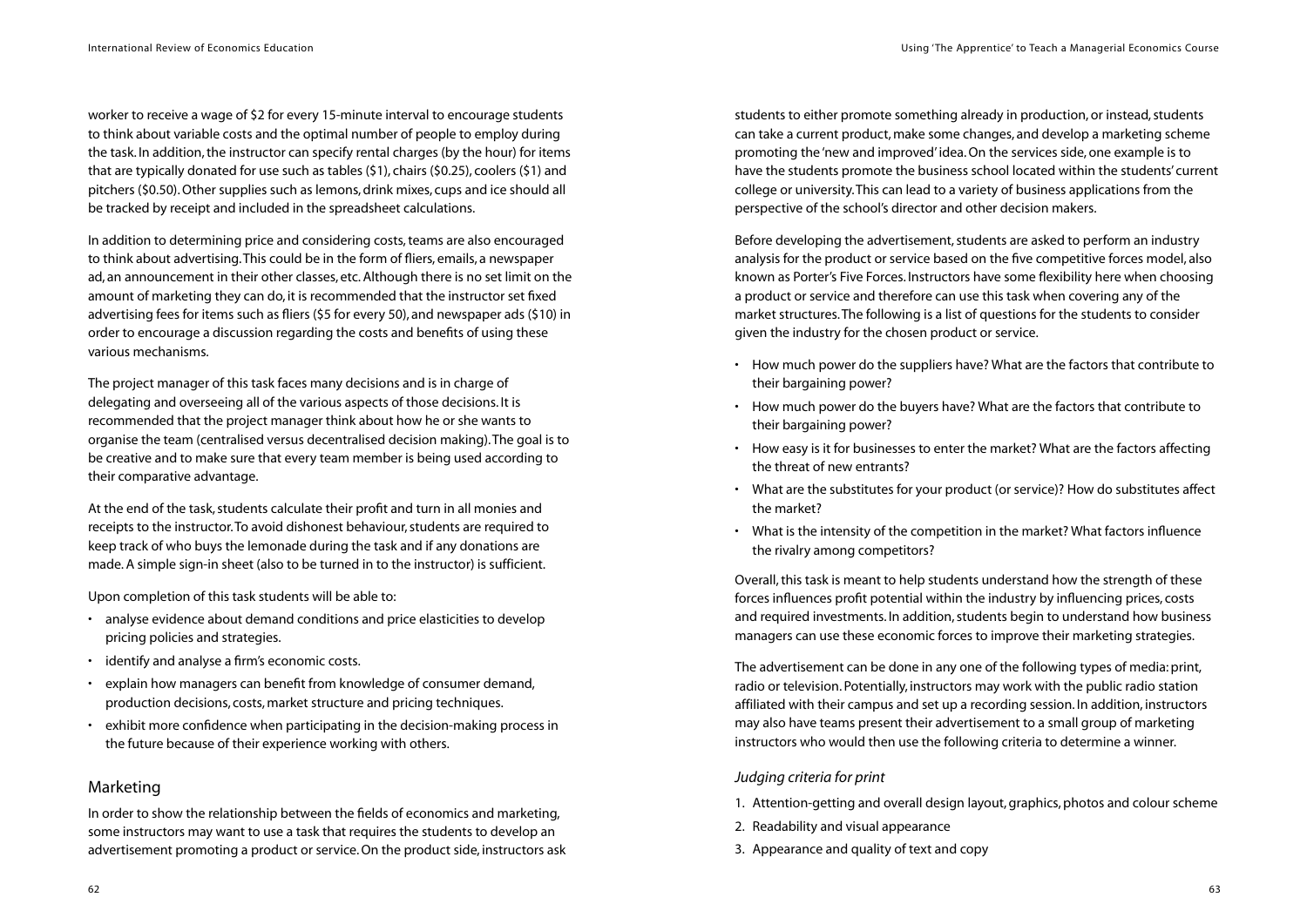- 4. Originality and presentation appeal
- 5. Inclusion of company slogan or logo

*Judging criteria for radio and television* 

- 1. Initial impression, visual appeal and/or voice-over quality
- 2. Content and clarity of message
- 3. Overall production quality
- 4. Inclusion of company slogan and/or catchy jingle
- 5. Emotional response, attention-getting

*Upon completion of this task students will be able to:*

- describe the relationship between marketing and economic principles using Porter's Five Forces model.
- perform an industry analysis.
- explain how managers can benefit from knowledge of consumer demand, production decisions, costs, market structure and pricing techniques.
- exhibit more confidence when participating in the decision-making process in the future because of their experience working with others.

# Applied theory

In this task, students take on the role of either pricing or sales manager for a company.Using a case prepared by the instructor, or one found from a variety of resources, students respond to a series of memos sent to them by the company's senior executives. Each memo has a specific problem to be addressed related to either pricing or sales. Students put together a portfolio and a presentation for the executives answering the questions that each memo proposes. Students are expected to respond just as they would in a real-world setting with just enough detail so that someone without a background in economics could easily understand the recommendations. Presentations should be no longer than 15 minutes.

Students are judged by the instructor on the following:

- did you make the correct recommendation?
- did you explain your decision in enough detail? Is it easy to follow?
- the professionalism with which you present your recommendations.

A good case to use as a reference (or implement) for this task is found in Baye (2008).6 The case is based on Time Warner Inc., a company that formed through a merger of a

magazine publisher Time Inc. and a producer of film and television programming, Warner Communications.7 The case itself provides background information on the company including a variety of financial statements which becomes useful when answering the task related questions contained within the memos.

The authors provide a variety of memos which allows for the application of many economic principles. For example, the first memo provides data on the demand and costs for a particular channel that the company's cable division is evaluating. Students are asked to determine whether a lower price will increase revenue and to give an estimate of the monthly revenues that can be achieved by adding this channel to the lineup. For those instructors who introduce regression analysis, data tables are provided which allow students to construct an estimated demand and cost function. For those who do not cover this topic, the demand and cost functions can be provided to the students for use in the calculations.

Some of the other economic applications contained within the memos include the use of the profit-maximising rule to determine the optimal channel lineup for different regions, the use of the shutdown rule in the context of a price war to determine the lowest price the company can charge before having to exit the market, and the use of income elasticity to determine the price needed to keep the existing customer base.

Upon completion of this task, students will be able to:

- predict how revenue will be affected by a change in the price of a product by using the concept of price elasticity.
- estimate demand and cost functions and use the results to make output decisions.
- apply the profit maximisation and shut-down rules using demand and cost functions.
- apply the concept of income elasticity to pricing decisions.

# Company profile

In this task, each team is given a real-world company and is responsible for constructing a company profile that will be presented to a group of potential clients.Teams are judged based on their knowledge of the company rather than the investment potential of the company selected.This task provides research experience, increased knowledge of data sources, and the chance for students to analyse a company from an economic perspective. It is recommended that instructors select a publicly traded company so that the data is readily available. In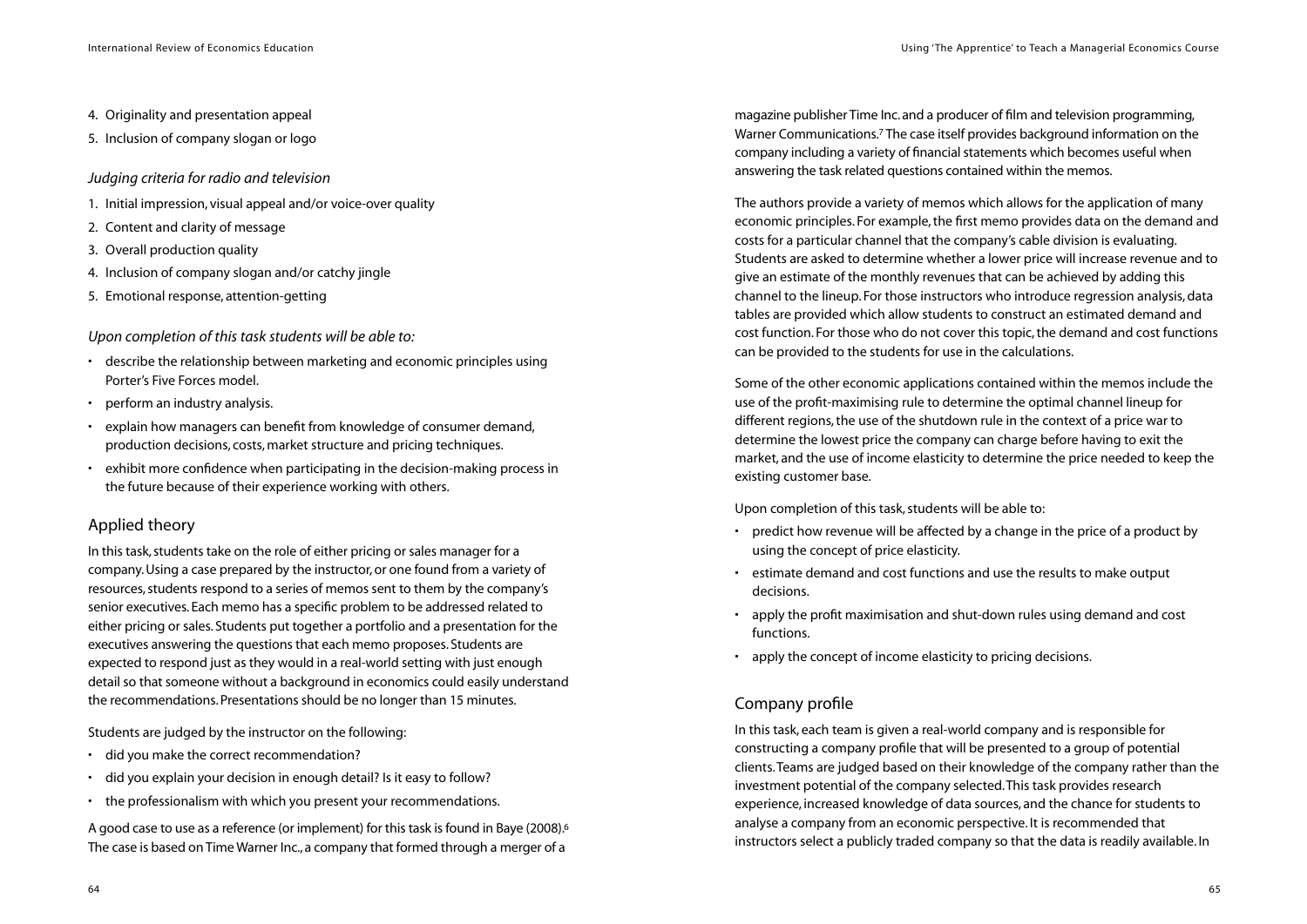larger classes, instructors may wish to exclude the presentation and judge students based on a written version of the profile only.

Teams should be instructed to identify the following:

- the name of the company.
- the company's shareholders (include a brief discussion regarding the shareholders connection to one another).
- locations of the company properties.
- the company's primary industry by name, its Standard Industrial Classification (SIC) code and its North American Industry Classification System (NAICS) code.
- the company's customers and rivals.

Instructors can then use any of the following questions to encourage the application of economic principles:

- what are the major determinants of demand for the company's primary product(s)? Describe how these determinants differ across customer segments.
- has the company experienced any changes in these determinants over the past five years? (Has demand changed for any reason?)
- describe the price elasticity of demand for the company's primary product based on the number of available substitutes and the price level relative to customers'budgets.
- how much pricing power does the company have? Explain how this relates to the market structure of the industry in which the company operates. How does the company distinguish itself from its competitors?
- what are the explicit costs for this company? Describe how any potential implicit costs would impact the company's profit.
- describe whether the firm is acting efficiently.That is, is the company employing assets in their highest-valued uses? If yes, provide evidence. If no, make suggestions for improvement.
- would you advise the company to undertake either a horizontal or vertical merger of any kind? If so, describe the type of company it should merge with and explain why you feel it would work to their advantage. If your answer is no, describe the drawbacks of a merger.
- discuss how the current economic situation would be reflected within the industry selected, and in particular, for the company under investigation.

Upon completion of this task, students will be able to:

- identify sources of information for publicly traded companies
- identify and analyse a firm's economic costs
- analyse the costs and benefits of horizontal and vertical mergers
- explain how managers can benefit from knowledge of consumer demand, production decisions, costs, market structure and pricing techniques.

# Business application

This task involves creating an innovative business application for one of the topics covered in a managerial course. Students are asked to develop an application that could be used in a managerial class to help students better understand a concept. Examples include writing a short case, finding an article in a newspaper or magazine that demonstrates a concept, using a television show or movie to demonstrate an example, or possibly even creating a game or experiment for classroom use. Students may also be asked to present their innovation to a group of former managerial students and/or a panel of economics instructors. Presentations should not exceed 15 minutes and the winning team is selected based on a survey given to the audience.

This task provides a great deal of flexibility for the instructor. It is recommended that instructors choose a specific topic and have students find examples of how managers use the theory in a real-world setting. For example, if game theory is chosen, students can examine the conflict between Sony and Toshiba over highdefinition DVD formatting. In addition, a list of questions should be developed for the students to answer within their analysis. Some general questions for game theory would include:

- who are the players in your example?
- what are the strategies?
- what are the outcomes or consequence? What are the payoffs?
- are the decisions made simultaneously or sequentially? Is it a one-shot or repeated game?
- does your example reflect the outcomes of a prisoner's dilemma? Why or why not?
- how does the industry's market structure impact the firm's pricing strategies?

Although the learning outcomes will vary depending on the preferences of the instructor, given the example I use above, upon completion of this task, students will be able to:

- apply game theory rules to a real-world example.
- analyse strategic interactions among firms and explain the importance of considering a rival's responses when choosing a strategy.
- explain how managers can benefit from knowledge of consumer demand, production decisions, costs, market structure and pricing techniques.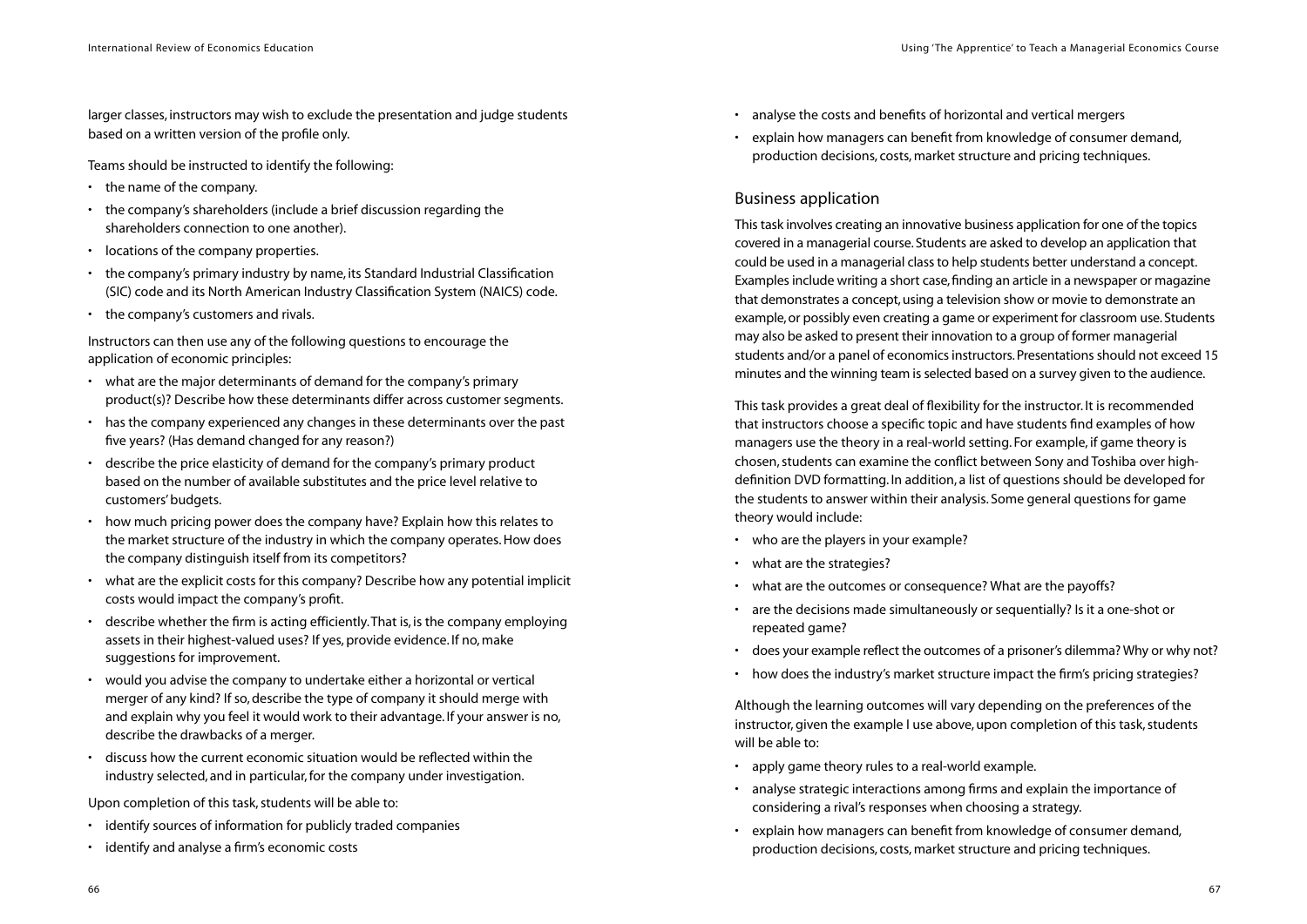# The final task

In the final task, the top four students (those with the least amount of votes) compete in a championship round in which the winner is named as the apprentice. Each student chooses team members (from the class) to help them complete the task.There are two potential tasks that seem appropriate for the final round.The first possible task is to develop an idea for a business that the team wants to locate on their school's campus.The team is required to make a presentation to a panel of potential investors (business school faculty) using a basic business plan format.The business can be based on a new product or service not currently in existence, a modification of a current product or service, or a product or service already currently in the market. Each team has 20 minutes to present to the investors with approximately a 10-minute question and answer session to follow.

When preparing the presentations, students are asked to focus on why this is a good opportunity, an industry analysis and overview of the marketing plan, the expected outcome (sales, costs, and profit) and any recognised risks and how these will be addressed. In addition, teams should be prepared to answer questions about the production, operational and financial plans.The motivation behind this task is that it brings together components from the previous tasks and also allows students to be creative when developing their own vision for a business to be located on their colleges' campus. More specifically, some of the major learning outcomes from the previous tasks are reinforced along with the overall goals of game. For example, upon completion of this task students will have gained:

- analytical skills and used economic analysis to make well-informed decisions
- leadership and interpersonal skills
- communication skills, entrepreneurial and marketing skills, and the ability to relate their area of expertise to other associated fields
- more confidence when participating in the decision-making process in the future because of their experience working with others
- an understanding of how managers can benefit from knowledge of consumer demand, production decisions, costs, market structure and pricing techniques
- knowledge about demand conditions and price elasticities and their relevance to pricing policies and strategies
- an understanding of the importance of a firm's economic costs
- the skills to perform an industry analysis

For those instructors who cover auction theory, the second possibility for the final task is for each team to obtain donated items from local businesses to be auctioned off for charity at a campus fundraiser.Teams would face the challenge of finding

items that college students would be interested in bidding on and putting together an event that would attract as many potential auction participants as possible.

The type of auction to be performed is decided upon by each project manager, however, the choices are limited to either an English, Dutch, sealed-bid or secondprice sealed bid auction.To ensure that students carefully analyse their options, each team is required to submit a written report that demonstrates their knowledge of each type of auction and explains the reasoning behind their choice. It is recommended that the teams be judged on both the total amount of money raised and their written report.

Upon completion of this task students will have gained:

- leadership and interpersonal skills
- communication skills and marketing skills
- more confidence when participating in the decision-making process in the future because of their experience working with others
- an understanding of how managers can benefit from knowledge of consumer demand and costs
- knowledge about demand conditions and price elasticities and their relevance to pricing policies and strategies
- an understanding of auction theory as it applies to a real-world example

# Reflections on the implementation of 'The Apprentice'

In the Fall 2008 I implemented 'The Apprentice' in my 15-week managerial economics course. I began the semester with 27 students and ended with 23. Most students were in their junior or senior year, although I did have two sophomores. All but two students had declared majors in economics, management, finance or engineering, and all but one student had completed a business calculus course. I began by splitting up the class into five teams consisting of either five or six students each. I also split up the majors as equally as possible.

During this semester, I had a total of 37.5 contact hours and I devoted approximately 12 of those hours to activities related to the game. I used five tasks with approximately two weeks allotted for each activity. In hindsight, I do believe the students felt a little rushed at times and would therefore recommend four tasks with three weeks allotted for each task. I also believe that no more than five students should be assigned to each team.There were occasions when students commented that they felt left out and I believe having teams of 4–5 students would help resolve this issue. It is worth mentioning that I waited until after three tasks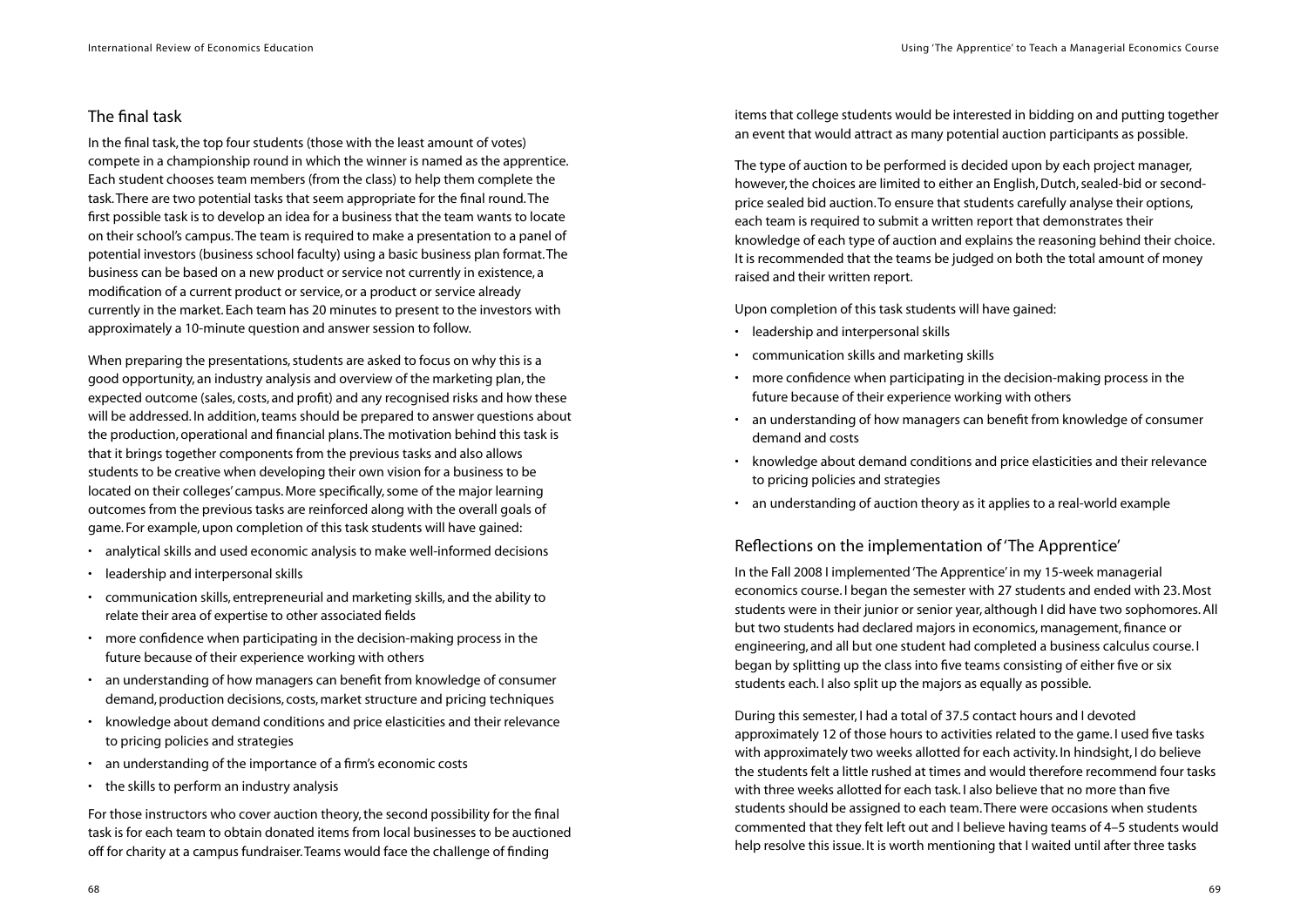had been completed before I revealed to the students how many votes to be fired they had received.This seemed to work well as the votes were fairly spread out.

The points earned from the various activities associated with the game accounted for approximately 40 percent of the student's grade. Each task was worth 40 points with 20 points coming from the associated task questions, 10 points from the boardroom discussion, and 10 points from a peer evaluation. In addition, students received deductions from their total based on what place their team finished in for each task. The second place team lost 1 point, the third place team lost 2 points, and so on.

The first task I conducted was the 'Lemonade Stand'. Students made comments during the task that they enjoyed the competitiveness and creativity that this activity encouraged.The only downside to this task was the timing. Many potential customers (students) were in class while the lemonade was being sold. However, the winning team had a great strategy of using a 'mobile' stand and selling lemonade in the classrooms with prior consent from the instructor.

The second task I used was the 'Marketing' activity where students are asked to promote their college. Students enjoyed the concept of this task but many commented that there was not enough time to put together a polished final product. Although I thought the projects were good, I do believe they would have been much better if the students had had another week to work on them.

Since the third task overlapped the first exam in the course, I used a case from Baye (2008that allowed students to apply the concepts I had been covering in the course to a real-world scenario. More specifically, students were asked to solve problems and make recommendations on pricing strategies based on company data.The task was assigned before the exam, and students were encouraged to work on the problems as a good exercise to help them study. Again, the students enjoyed seeing the theories from class applied to a real-world scenario, but suggested that the task be completed before the exam (not after) so they could review the material and check their answers. I would also recommend including some sort of presentation similar to a business meeting where students could present their findings. Having the students discuss their recommendations would give each team a chance to see how everyone developed their ideas and would potentially help some students better understand the concepts.

In the fourth task, I engaged the students in a strategy game called Puerto Rico. Although Puerto Rico is a board game, the rules do not allow for much chance or luck and therefore it encourages students to apply game theory concepts from class. Puerto Rico forces players to always consider how their actions will affect other teams, and to be successful, students must develop a strategy based on what they think others will do. Overall the students enjoyed this task, but the fact that it was a board game did bother some of them. Currently, I am looking for another task that applies game theory concepts and provides more of a real-world experience.

For the fifth task, I was originally going to use the 'Product Development' idea, but was worried that it would be too time consuming so late in the semester, especially given the two-week timeframe.Therefore, I decided to use a review game for this task instead.The purpose of the review game was to give the students an incentive to start studying for their final exam. During our regular class session, teams participated by answering questions related to the material we covered in class. Each team sent one person to the front of the room to be in the 'hot seat'.This individual was responsible for answering the question I placed on the overhead. The first student to answer the question on his/her own earned 3 points for the team. If the student answered incorrectly, the team lost 1 point. In addition, the student in the 'hot seat' had the option of 'phoning a friend'.This allowed one additional team member to participate in answering the question.Together with a friend, the first to answer the question correctly earned 1.5 points. If together they answered incorrectly, they lost 2 points.Teams were encouraged to meet and discuss their strengths and weaknesses to help in determining which friend would be most helpful in various scenarios. A 'Final Jeopardy' style question was asked near the end of the class period.

Students commented that the review game did provide incentive to start studying and, in addition, helped some students figure out which concepts they still needed to work on. I also felt the game was a success but would recommend stricter rules for the 'phone a friend' option. More specifically, I would only allow three phone a friend options per team to keep the 'stronger' students from being relied upon too heavily.Unfortunately, this task did not meet my initial goals of providing students with a real-world business experience, and therefore, it is unlikely I would use it again as a task (although I would use it as a review tool).

For the final task, I used the idea of developing a business to be located on the college's campus as described earlier. I invited a management, economics and finance instructor each to act as potential investors (judges).The teams had three weeks to prepare their presentations which seemed to be an adequate amount of time. I would also suggest keeping the presentations to 20 minutes, but allowing at least 15 minutes for the judges to ask questions instead of the 10 I originally allotted.

Finally, I believe the most successful aspect of this game for the students was the experience of being project manager. Students commented that they gained an appreciation for the hard work it takes to organise and motivate a team. Students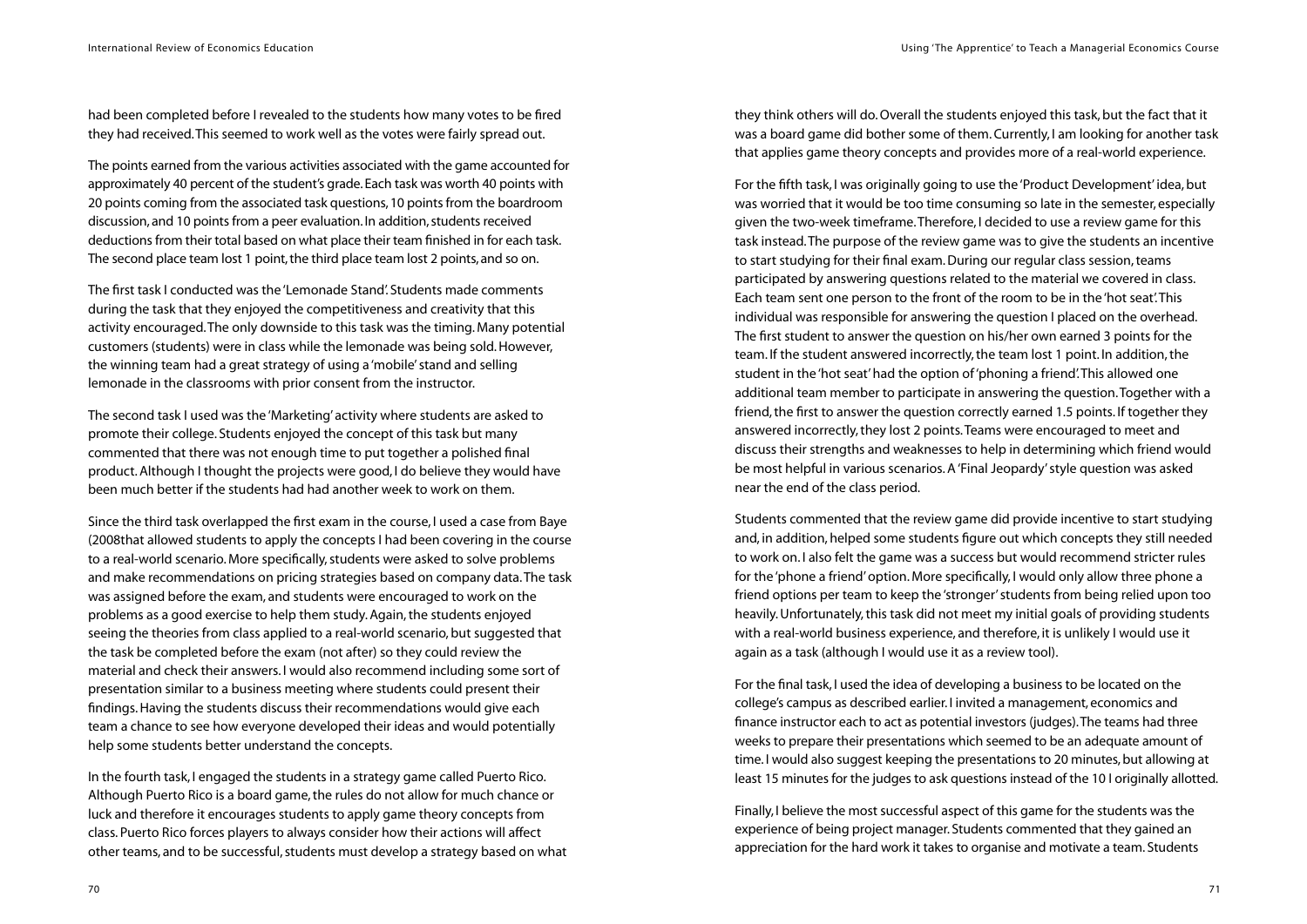also believed that leading a team helped to improve their decision-making skills and made them more confident about holding a management position in the future.

# Concluding remarks

One of the main learning objectives for a managerial economics course is to introduce students to the types of business decisions that mangers face and to provide them with a set of economic tools that can be used in the decision-making process. In addition to this objective, it is also important that we incorporate a variety of teaching methodologies to help students develop the skills that businesses tend to look for when hiring new employees. By using 'The Apprentice' game in conjunction with the more traditional lecture format, students are provided with the opportunity to analyse a variety of business problems, look for the optimal solutions, implement decisions, and evaluate the outcomes.When using this type of active learning technique, not only do students gain a better understanding of how to use economic principles in decision making, but they also are exposed to how these decisions relate to other fields such as marketing, management and finance.

The importance of getting students actively involved in the learning process cannot be overstated.When provided with the proper incentives, students can gain a much deeper appreciation of the usefulness of economics in the business world when they experience first-hand the results of their own decisions.The real-world setting that this game creates is intended to help students build the skills and the confidence they will need to make better decisions in the future by engaging them and asking them 'to do economics'.

### Appendix

#### *Example Questions for Selling Lemonade*

- 1. Who was the project manager (PM)?
- 2. On a scale of 1–10 (with 10 being high) rank the PM's performance on this task.
	- a. Name at least two strengths of the PM.
	- b. Name at least two weaknesses of the PM.
	- c. Please provide some further comments on the PM's performance.
- 3. Rank the rest of your teammates' overall performance on a scale of 1–10 and describe their specific contribution to the task. Please include your own name, rank and contribution as well.

| Name: | Rank: | Contribution: |
|-------|-------|---------------|
| Name: | Rank: | Contribution: |

| Name: | Rank: | Contribution: |
|-------|-------|---------------|
| Name: | Rank: | Contribution: |
| Name: | Rank: | Contribution: |

Briefly comment on the number you chose above for each team member – you can discuss strengths/weaknesses, contribution in more detail, etc.

- 4. At this point (prior to the boardroom), which two team members would you choose to fire and why? (This may change after the boardroom discussion.)
- 5. What did you learn about running a business that you did not know before this task?
- 6. Now that the task is complete, what would you have done differently? Explain.
- 7. Did the PM motivate you? If yes, what were his/her tactics?
- 8. Did the PM ask you about your strengths? (i.e. Did he/she use you according to the principle of comparative advantage?)
- 9. Discuss the importance of location choice for your lemonade 'stand' and for other businesses in general?
- 10. Which market structure most accurately reflects the business you created?
- 11. Which determinants of demand impacted your ability to sell lemonade and how did you address these issues?
- 12. What is the price elasticity of demand for the soft drink industry? How do you think this relates to the price elasticity of demand for your product?
- 13. Describe how price was determined. (i.e.What economic principles were/should have been discussed?) Did you use any forms of price discrimination? Why or why not?
- 14. How is price normally determined in business?
- 15. What impact did competitors (or other available substitutes or complements) have on your sales?
- 16. Was your lemonade 'stand' marketed properly? Explain
- 17. Are there any other economic concepts that you used in this task that have not already been mentioned? Explain.

**Note:** Some of the questions for the project manager are different. For example, questions 1–3 become:

- 1. On a scale of 1–10 (with 10 being high) rank your own performance on this task.
- 2. What type of organisational style did you choose for managing your team? (centralised, decentralised, subunits, etc.) i.e., Discuss how you chose to 'run' the team. Name at least two of your strengths and two of your weaknesses as PM.
- 3. Rank the rest of your teammates' overall performance again on a scale of 1–10 and describe their specific contribution to the task.